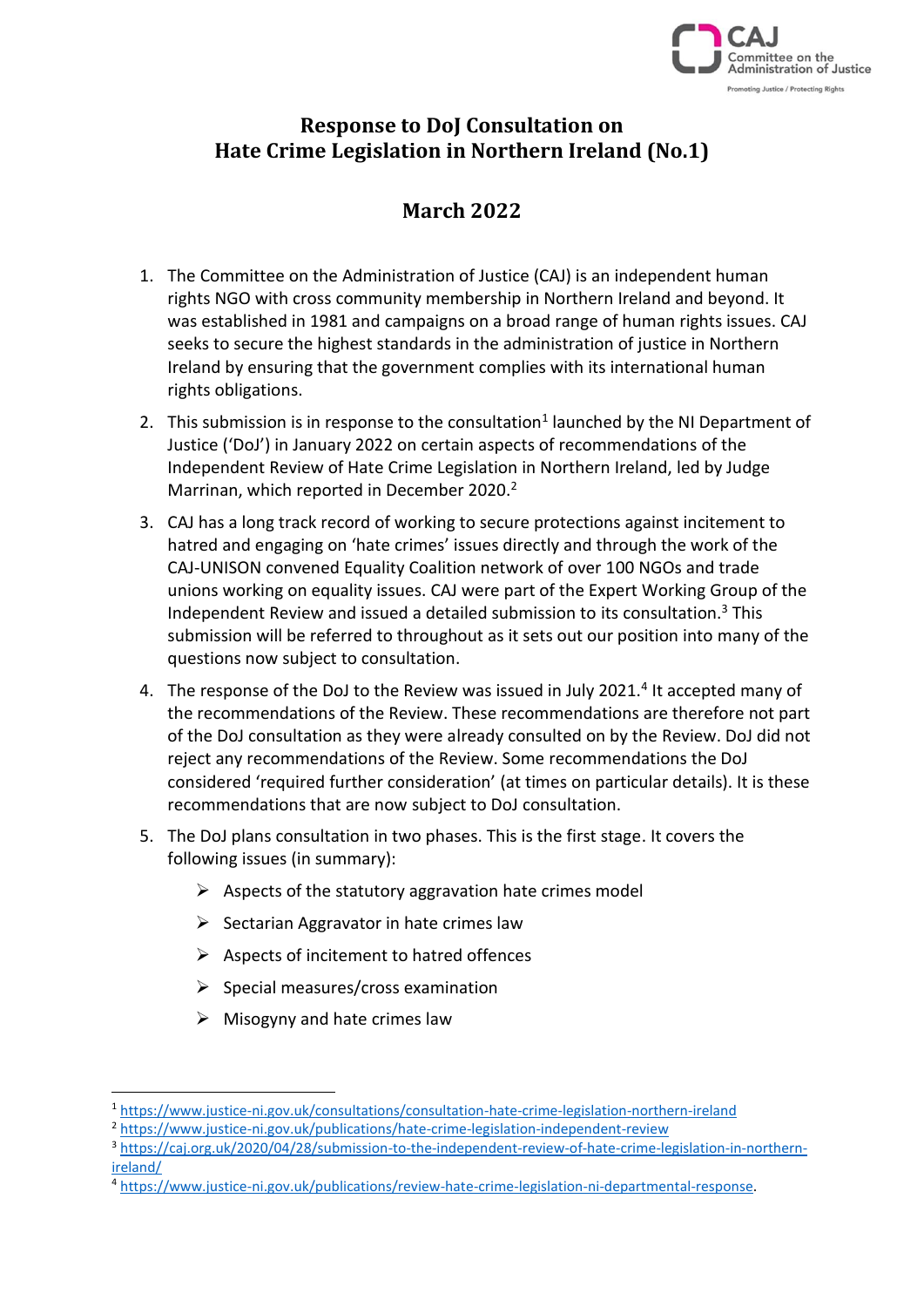- 6. Further recommendations that will be consulted on in the second phase are: addition of Gender and Age as protected characteristics; other elements of the incitement to hatred ('stirring up') offences; and the statutory duty on public authorities to remove hate expression.
- 7. This submission will respond to each of the areas in the current consultation in turn.

# **Aspects of the Statutory Aggravation model for Hate Crimes**

8. This section covers the issue of whether a third test (the 'by reason of' test) should be added to the thresholds for hate crimes, and questions regarding the definition of hate crimes.

### **The 'by reason of' test**

- 9. The existing thresholds for hate crimes legislation are when a person 'demonstrates *hostility'* (e.g., makes homophobic remarks at the time of an assault) or where there is evidence of 'motivation by *hostility'* (e.g., evidence emerges of far-right views having motivated a racist/sectarian attack). There was a proposal to add a third limb to the test – the 'by reason of test' (e.g., when for example an elderly person is targeted as they are considered vulnerable).
- 10. DoJ do not recommend the addition of a third threshold limb of the 'by reason of' test. CAJ supports this recommendation and opposed this third limb for the reasons set out in our original submission to the Review.<sup>5</sup>

### **Definition of Hate Crimes**

- 11. The DoJ consultation refers to the recommendation of the review for a definition of hate crimes and that the concept of 'hostility' (in the two tests above) be augmented to also include concepts of 'bias, prejudice, contempt, bigotry'.
- 12. The DoJ on balance recommends instead that
	- $\triangleright$  A hate crime definition should not be included in the legislation but instead a working definition should be adopted for criminal justice partners.
	- $\triangleright$  The definition threshold in law should remain solely as 'hostility' and that the additional concepts of 'bias, prejudice, contempt, bigotry' could be reflected in the working definition instead.
- 13. CAJ advocated for and still sees merit in the inclusion of a definition of hate crimes (drawing on international standards) on the face of the legislation. $6$  Not least this is for the definition to serve as a safeguard to help ensure an interpretation of provisions consistent with the purposes of hate crimes legislation. To this end, we

<sup>5</sup> Namely (paragraph 4.9): "Another proposal considered is to augment the two limbed test with a third limb whereby it becomes an aggravated offence if the victim was subject to the crime 'because of' their membership of a protected group. For example, if the victim was targeted because they were elderly or a man (if age and sex respectively are included). This would therefore not require hatred, for example, of the elderly as a group, but could constitute an aggravated offence for broader (stereotypical) reasons of perceived vulnerability. We do not support this change as it moves away from the purpose of hate crimes legislation. Vulnerability can and should be dealt with by alternate provisions for sentencing that take into account the vulnerability of the victim."

<sup>6</sup> See section 1 of the CAJ submission.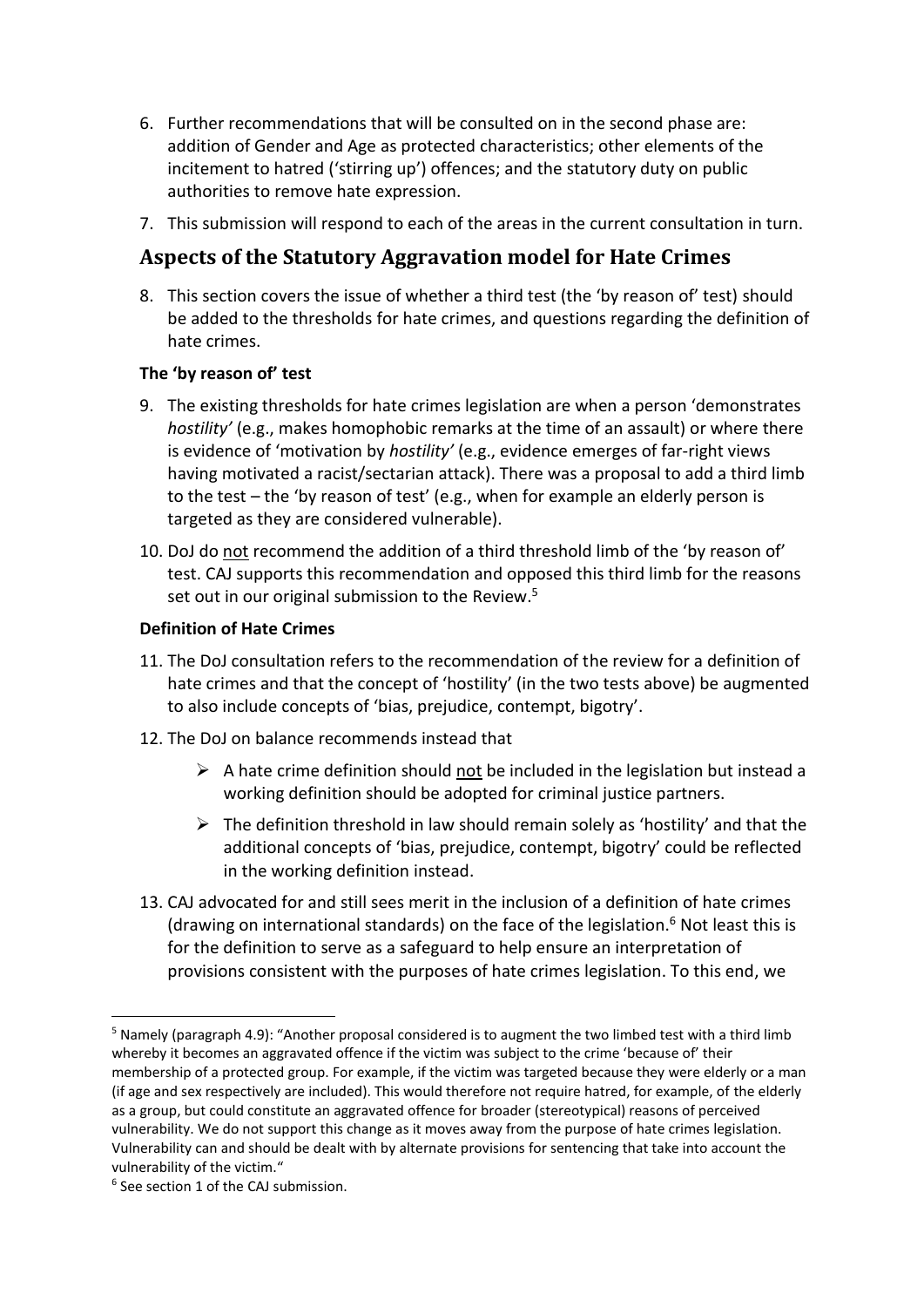recommended the inclusion of a 'purpose' type clause in the legislation, that could be used to set out other safeguards, including the Human Rights Act 1998. We cited the formulation in the Investigatory Powers Act 2016 as an example of such a clause.<sup>7</sup>

14. CAJ also supported the arguments in the review that it would be beneficial to augment or interpret the concept of hostility with the concepts of 'bias, prejudice, contempt, bigotry.'<sup>8</sup> We had also set out an international standard definition of hate and hostility as: "*The terms 'hatred' and 'hostility' refer to intense and irrational emotions of opprobrium, enmity and detestation towards the target group".*<sup>9</sup>

## **Sectarian Aggravator in Hate Crimes law**

- 15. CAJ is supportive of a definition, drawing on international standards, of sectarianism in the hate crimes law. The Equality Coalition had commissioned a specific report on a definition of sectarianism in law undertaken by Dr Robbie McVeigh.<sup>10</sup>
- 16. Our submission deals with the definition of sectarianism in detail. We are supportive of a model that expressly names, defines, and targets sectarianism. The proposal of the Review is that there be a specific 'sectarian aggravator' (i.e., that an offence is aggravated by sectarian prejudice) which requires a definition of sectarianism. The DoJ accepts the recommendation that there should be a sectarian aggravator and the consultation seeks views on this and the definition of sectarianism.
- 17. The Northern Ireland Human Rights Commission and the primary treaty bodies dealing with anti-racism at United Nations and Council of Europe level (to which the UK is a party) have both stated that sectarianism in Northern Ireland should be treated as a specific form of racism. $^{11}$

<sup>&</sup>lt;sup>7</sup> se[e sections 1 & 2 Investigatory Powers Act 2016.](http://www.legislation.gov.uk/ukpga/2016/25/part/1/crossheading/overview-and-general-privacy-duties/enacted)

<sup>&</sup>lt;sup>8</sup> Paragraph 4.8; "The consultation document seeks views as to whether hostility in the second limb should be augmented to include other hate motivation indicators that have been used elsewhere. This would involve adding the concepts of 'bias', 'prejudice' (or 'bigotry') and possibly 'contempt' to what is presently hostility. We concur with the arguments in the consultation document that this is beneficial and would like to see the motivation limb of the test augmented to offences motivated (wholly or partly) by 'hostility, bias, prejudice or contempt' relating to a protected ground. Notably the term contempt is used in the ECRI definition of racism." <sup>9</sup> The Camden Principles on Freedom of Expression and Equality, Article XIX, April 2009.

<sup>10</sup> McVeigh, Dr Robbie *'Expert Paper Sectarianism in Northern Ireland: Towards a Definition in Law'* (Equality Coalition, April 2014) [www.equalitycoalition.net/wp-content/uploads/2012/11/Sectarianism-in-Northern-](http://www.equalitycoalition.net/wp-content/uploads/2012/11/Sectarianism-in-Northern-Ireland-Towards-a-definition-in-Law-April-2014-Unison-logo.pdf)[Ireland-Towards-a-definition-in-Law-April-2014-Unison-logo.pdf](http://www.equalitycoalition.net/wp-content/uploads/2012/11/Sectarianism-in-Northern-Ireland-Towards-a-definition-in-Law-April-2014-Unison-logo.pdf)

<sup>&</sup>lt;sup>11</sup> In 2011 the UN Committee on the Elimination of all Forms of Racial Discrimination made clear that *"Sectarian discrimination in Northern Ireland [...] attract[s] the provisions of ICERD in the context of "intersectionality" between religion and racial discrimination*" (paragraph 1(e) UN Doc CERD/C/GBR/18-20, List of themes on the UK). Later in the same year the Council of Europe Advisory Committee on the Framework Convention for National Minorities directly addressed the approach in the predecessor draft strategy to *Together* raising concerns that the Committee "*finds the approach in the CSI Strategy to treat sectarianism as a distinct issue rather than as a form of racism problematic, as it allows sectarianism to fall outside the scope of accepted anti-discrimination and human rights protection standards*". *Third Opinion on the United Kingdom adopted on 30 June 2011* ACFC/OP/III(2011)006, paragraph 126. The UN Committee on the Elimination of all Forms of Racial Discrimination stated its position following representations from the Northern Ireland Human Rights Commission. The Commission had raised concerns that "policy presenting sectarianism as a concept entirely separate from racism problematically locates the phenomenon outside the well-developed discourse of commitments, analysis and practice reflected in international human rights law" Northern Ireland Human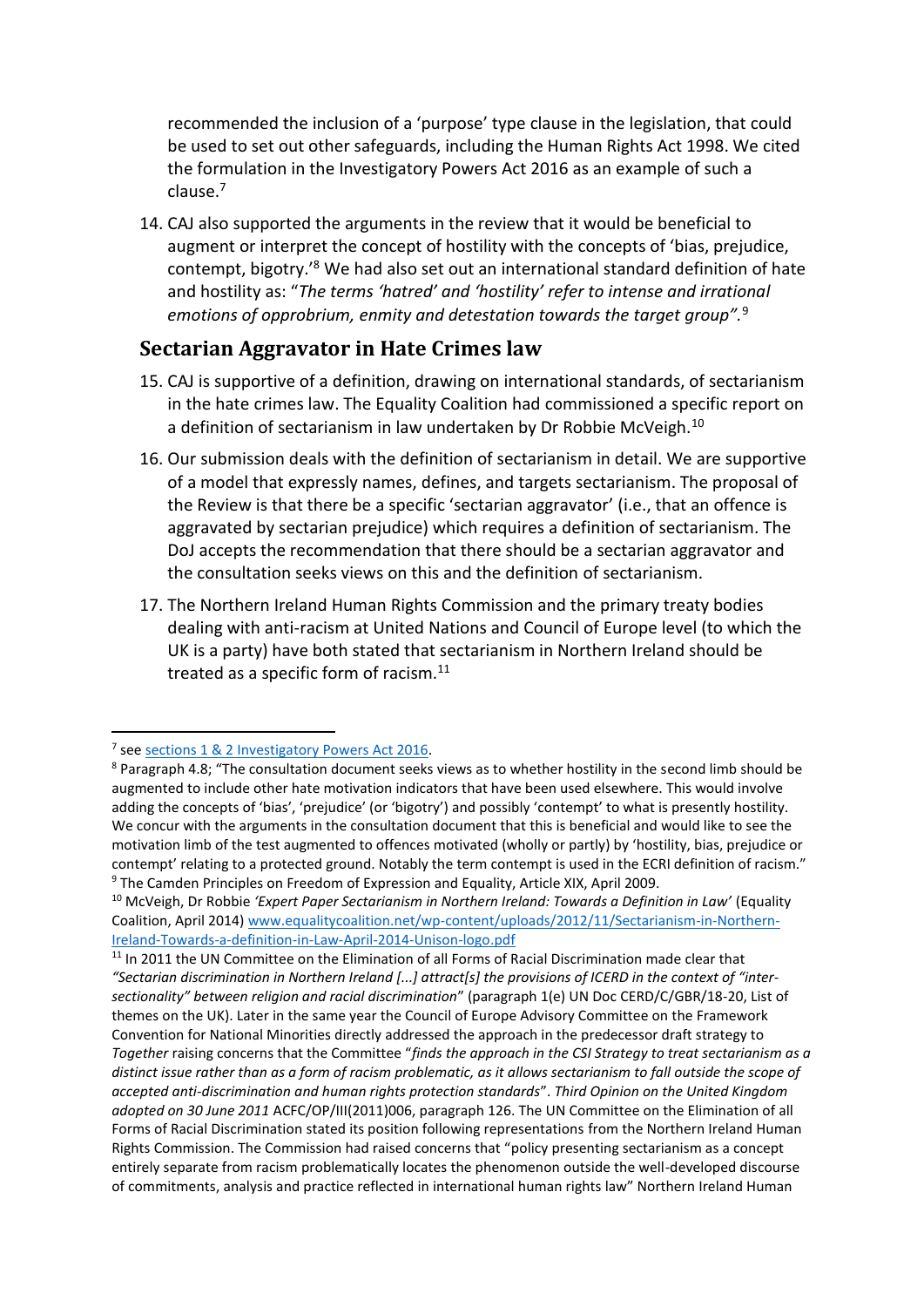- 18. In general, we are supportive of a sectarian aggravator as an approach and, as set out in our submission, we accordingly wish to see sectarianism defined in accordance with international standards. We also concur that the 'sectarianism aggravator' should be in reference to the local-specific form of 'sectarianism' (i.e., the form of racism specific to the Irish and Scottish context), rather than to forms of sectarianism elsewhere in the world. Protections for other forms of racism (including where religion can be an ethnic indicator or a characteristic in its own right such as antisemitism and islamophobia) will be afforded protection through the broader protected grounds related to ethnicity and religion.
- 19. The Council of Europe in its most recent report on the UK's compliance with treatybased obligations on minority rights again reiterated its concerns "*that to treat sectarianism as a distinct issue rather than a form of racism is problematic, as it allows it to fall outside the scope of accepted anti-discrimination and human rights protection standards*." The report alluded to the problem of the lack of a "legal definition of sectarianism" and that "*no progress on the definition of sectarianism is expected in the short term*" from the NI authorities. It was consequently recommended the authorities should define:

*Sectarianism in legislation, drawing on international standards relating to racism and human rights in general; and to ensure that sectarian crimes are dealt with in the criminal justice system in a way equivalent to other forms of hate crime.<sup>12</sup>*

- 20. To date neither the Executive Office nor DoJ in the present consultation have sought to take forward this recommendation from international experts.
- 21. The Council of Europe European Commission against Racism and Intolerance (ECRI) instrument on hate speech provides definitions of a number of key concepts, including racism, as follows:

"**racism**" shall mean the belief that a ground such as "race", colour, language, religion, nationality or national or ethnic origin justifies contempt for a person or a group of persons, or the notion of superiority of a person or a group of persons; $^{13}$ 

22. In our submission CAJ we suggested a definition of sectarianism grounded in this standard drawing on the relevant protected grounds of 'race', language, religion, nationality or national or ethnic origin.<sup>14</sup> We also drew attention to the definition developed by the *Institute of Conflict Research* (ICR): "*Sectarianism should be considered as a form of racism specific to the Irish context. Sectarianism is the diversity of prejudicial and discriminatory attitudes, behaviours and practices between members of the two majority communities in and about Northern Ireland, who may be defined as Catholic or Protestant; Irish or British*;"

Rights Commission, 'Parallel Report on the 18th and 19th Periodic Reports of the United Kingdom under the International Convention on the Elimination of All Forms of Racial Discrimination' (ICERD), paras 17-23. <sup>12</sup> ACFC/OP/IV(2016)005 4th Opinion on the UK, paragraph 86 & 90.

<sup>&</sup>lt;sup>13</sup> ECRI General Policy Recommendation No. 15, explanatory memorandum, paragraph 7.

<sup>&</sup>lt;sup>14</sup> See paragraphs 1.217.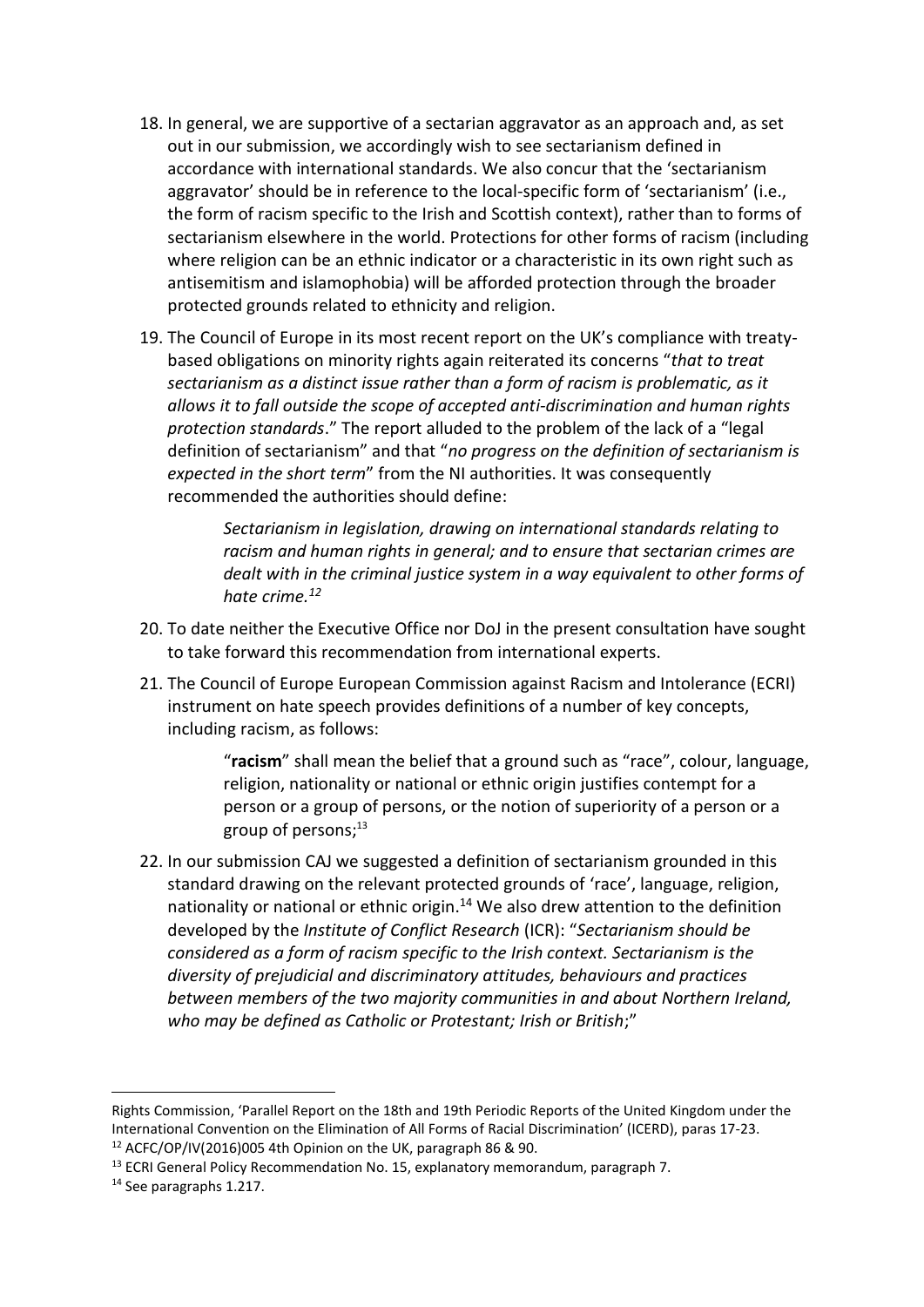- 23. CAJ in our submission concurred with the Review (as does the DoJ consultation) that the category of 'political opinion' in NI fair employment legislation is not appropriate for incitement to hatred and hate crimes legislation as it risks criminalising political expression.<sup>15</sup>
- 24. The present DoJ consultation, and the Hate Crimes Review, draw attention to the problem of sectarian hate crime under the current aggravated sentencing 'hate crimes' legislation in Northern Ireland, solely relying on the concept of 'religious group', and excluding other indicators of ethnicity. We concur that this ground is far too narrow to adequately cover sectarianism in Northern Ireland.
- 25. The current 'stirring up' (incitement to hatred) legislation in Northern Ireland contains a much broader set of grounds that can capture sectarian incitement. It includes 'religious belief' but also 'race, nationality (including citizenship) or ethnic or national origins' and hence most of the grounds of racism in the Council of Europe standards with the exception of 'language'. We reiterate that the inclusion of 'language' as a ground is important to ensure protection of speakers of Irish and Ulster Scots from sectarian hate crimes. The reasons for this are set out in detail by Judge Marrinan in the Hate Crimes Review.<sup>16</sup>
- 26. The Hate Crimes Review recommended an adapted version of the *Working Group on Defining Sectarianism in Scots law<sup>17</sup>* be applied in Northern Ireland but did not specifically consult on this working group's definition of sectarianism. The DoJ in proposing the adoption of the 'sectarian aggravator' is presently consulting on the Scottish Working Group's definition and is not proposing the adaptation of a definition as recommended by the Council of Europe.
- 27. Whilst there are some merits in the Scottish Working Group's definition of sectarianism there are also significant weaknesses and gaps.<sup>18</sup> A primary problem is

(3) Condition A is that: —

<sup>&</sup>lt;sup>15</sup> Paragraph 1.23.

<sup>&</sup>lt;sup>16</sup> Hate Crimes Review Consultation document, paragraph 13.18.

<sup>17</sup> <https://www.gov.scot/publications/final-report-working-group-defining-sectarianism-scots-law/pages/1/> <sup>18</sup> The full definition is:

<sup>(2)</sup> for the purposes of this section, an offence is aggravated by sectarian prejudice if either Condition A or Condition B are met, or if Condition A and Condition B are both met.

<sup>(</sup>a) at the time of committing the offence or immediately before or after doing so, the offender demonstrates hostility towards the victim (if any) of the offence based on the victim's membership (or presumed

membership) of a Roman Catholic or Protestant denominational group, or of a social or cultural group with a perceived Roman Catholic or Protestant denominational affiliation; or

<sup>(</sup>b) The offence is motivated (wholly or partly) by hostility towards members of a Roman Catholic or Protestant denominational group, or of a social or cultural group with a perceived Roman Catholic or Protestant denominational affiliation, based on their membership of that group.

<sup>(4)</sup> Condition B is that: – (a) at the time of committing the offence or immediately before or after doing so, the offender demonstrates hostility towards the victim (if any) of the offence based on the victim's membership (or presumed membership) of a group based on their Irish or British nationality (including citizenship) or ethnic or national origins; or (b) the offence is motivated (wholly or partly) by hostility towards members of a group based on their Irish or British nationality (including citizenship) or ethnic or national origins.

<sup>(9)</sup> In this section, "Roman Catholic or Protestant denomination group" means a group of persons defined by reference to their:- (a) Roman Catholic or Protestant denominational religious belief or lack of religious belief; (b) membership of or adherence to a Roman Catholic or Protestant denominational church or religious organisation;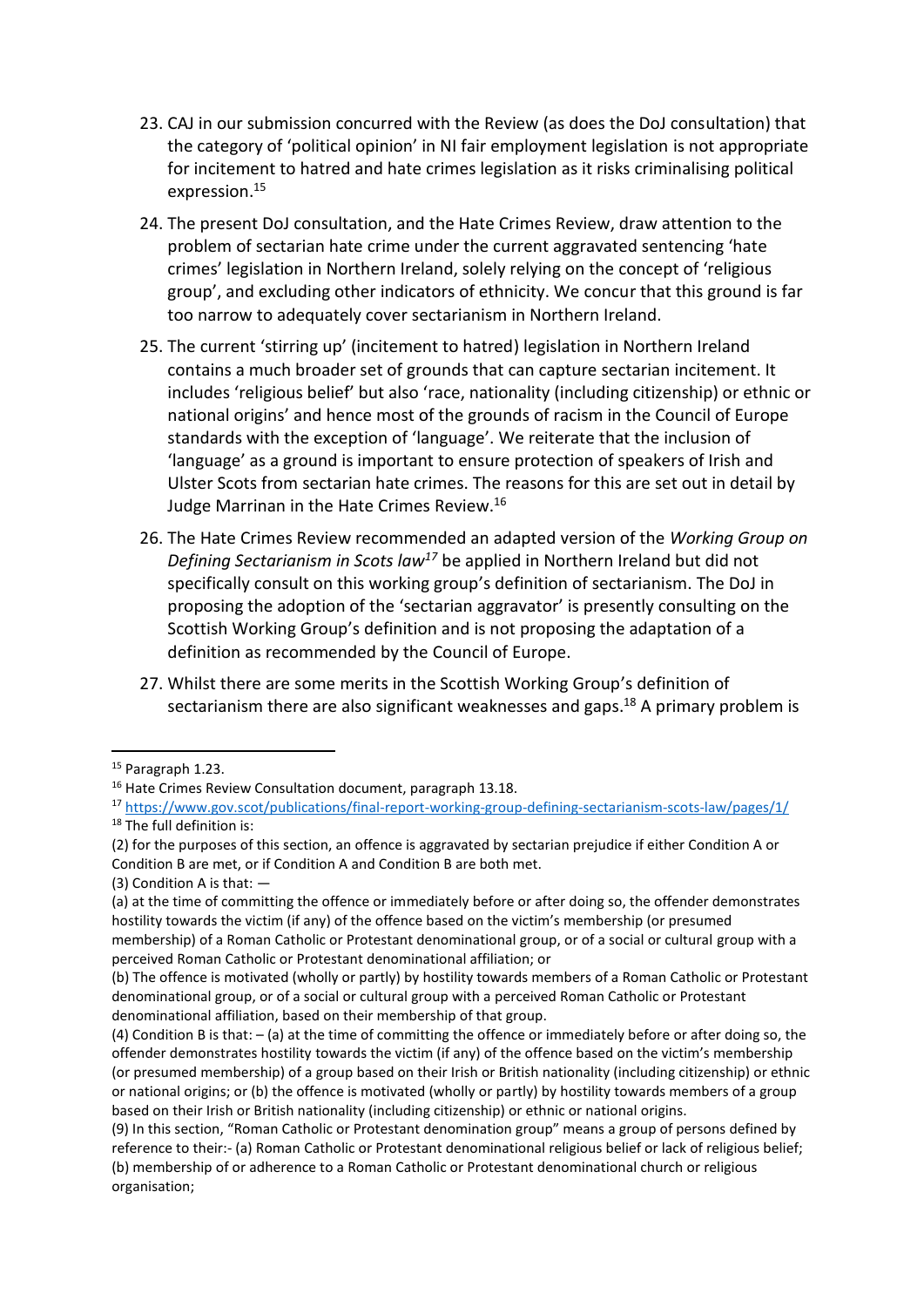that the definition is detached from international standards relating to racism and provides no linkage to same, in conflict with Council of Europe recommendations.

- 28. There appears consensus from the Review and present consultation that there is a problem *over relying on 'religion'* as an indicator of sectarianism in NI. This is selfevident in the sense whereby religion is used as an ethnic indicator for what is often termed 'community background' rather than as an indicator as to whether a person is practicing a religion.
- 29. On the one hand the Scottish Working Group definition does move beyond religion as a sole indicator as it also includes grounds of a persons (actual or perceived) "Irish or British nationality (including citizenship) or ethnic or national origins."
- 30. However, the proposal still centres on conceptualisations of 'Roman [sic] Catholic'<sup>19</sup> and Protestant as the core part of its broader definition, introducing what appear to be novel concepts for law of protecting a:

"*Roman Catholic or Protestant denominational group*," defined as a group of persons defined by reference to their: (a) Roman Catholic or Protestant denominational religious belief or lack of religious belief; (b) membership of or adherence to a Roman Catholic or Protestant denominational church or religious organisation; (c) support for the culture and traditions of a Roman Catholic or Protestant denominational church or religious organisation; or (d) participation in activities associated with such a culture or such traditions.

and

"*a social or cultural group with a perceived Roman Catholic or Protestant denominational affiliation*;"

- 31. This conceptualisation again moves away from international standards that tie down sectarianism as a form of racism. It also moves away from an approach of religion (alongside others) as an ethnic indicator for community background, rather it frames a protection around actual religious adherence to a Catholic or Protestant church. It provides a model where religious belief is a sole indicator of the listed group concepts. The Working Group also states that "any legal definition of sectarianism should be limited to sectarianism rooted in *religious hostilities and rivalries* within Christianity" (emphasis added) although does concede the word 'sectarian' should not be defined in purely religious terms.<sup>20</sup>
- 32. The model may expressly protect members of religious organisations. The extent to which the above provisions protect other groups that face sectarian crime but have no formal connection to Catholic or Protestant denominational *affiliations*, is less clear. Take for example an overtly sectarian attack against a cross-community group campaigning for housing rights, whose premises are subject to a sectarian attack on the back of campaigning against sectarian housing inequalities. There is no link to

<sup>(</sup>c) support for the culture and traditions of a Roman Catholic or Protestant denominational church or religious organisation; or (d) participation in activities associated with such a culture or such traditions.

<sup>&</sup>lt;sup>19</sup> The term 'Roman' Catholic does not tend to be a term of self-identification for Catholics in this jurisdiction but is rather a Protestant ascription. This is not unique however to the Scottish Working Groups' recommendation. It is common across anti-discrimination and equality law.

<sup>20</sup> <https://www.gov.scot/publications/final-report-working-group-defining-sectarianism-scots-law/pages/4/>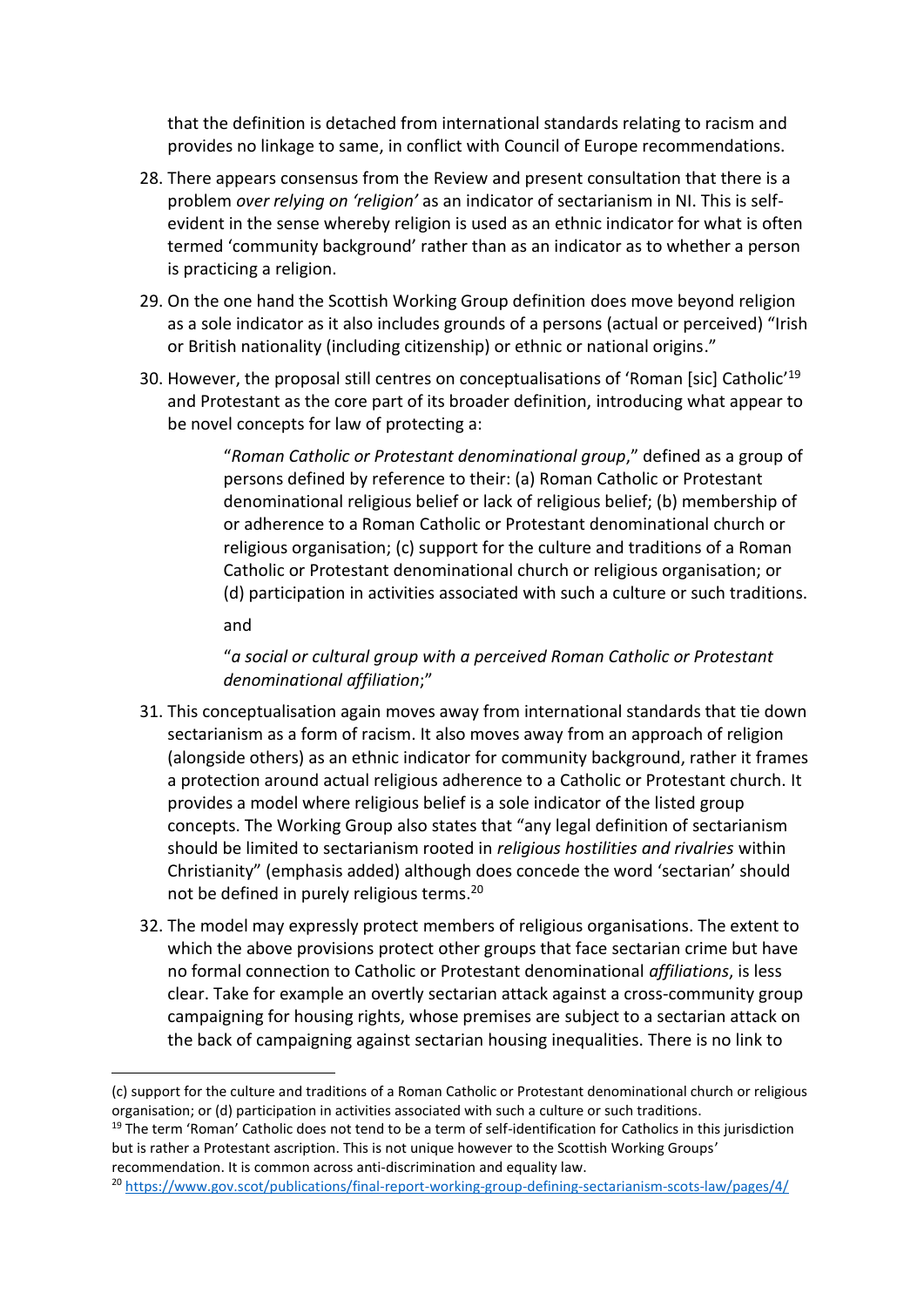denominational groups, rather perception on another relevant ground would need to be relied upon.

- 33. We consider a more straightforward definition of sectarianism as a form of racism based on 'contempt' or the 'notion of superiority' on the full list of protected grounds would afford clearer protection. Neither of these concepts, from the ECRI standard on racism, feature in the Scottish Working Group definition.
- 34. A significant gap in the Scottish Working Group definition also relates to the exclusion of 'language' from the protected grounds. This could be because sectarianism directed at Irish and Scots speakers is not such an obvious or prevalent phenomenon in Scotland as in Northern Ireland. Speakers of Irish and Ulster Scots are drawn from across the community divide in this jurisdiction. If an Irish speaker who is and identifies as British and a Protestant is a victim of a sectarian hate crime for their use of the language, they would be left to rely on being 'perceived' as a Catholic or Irish (even when obviously not the case) to seek protections. The same would apply to an Ulster Scots speaker who is Catholic/Irish. These types of examples were elaborated on in the Review. We again propose that the gap relating to language is filled, and that language with specific reference to Irish and Ulster Scots, is included.

35. In summary CAJ:

- $\triangleright$  Supports definition in law of sectarianism for a statutory sectarianism aggravator (question 5)
- $\triangleright$  Supports the inclusion of protected grounds beyond religion including the proposed reference to Irish or British nationality (including citizenship) or ethnic or national origins; but cautions against the inclusion of novel concepts of Catholic and Protestant 'denominational' and 'social and cultural' group; and instead advocates that DoJ return to the Council of Europe Recommendation to define sectarianism in line with international standards relating to racism (Q6);
- $\triangleright$  Agrees 'Political opinion' should not be part of the definition (Q7)
- $\triangleright$  Advocates inclusion of the ground of 'language' within the definition (Q8)
- $\triangleright$  Agrees the definition of sectarianism should refer to the specific form of sectarianism in this jurisdiction. (Q9)

## **Incitement to Hatred Offences**

36. A number of specific questions are asked regarding the 'stirring up' hatred offences in NI law which link to human rights obligations to tackle incitement to hatred.

## **Dwelling Defence and public context ('private conversations')**

37. The first question (10) relates to whether the current dwelling defence should be removed. This is a provision whereby, 'dwelling' is defined as a person's home and a person who would otherwise have engaged in conduct inciting hatred is not deemed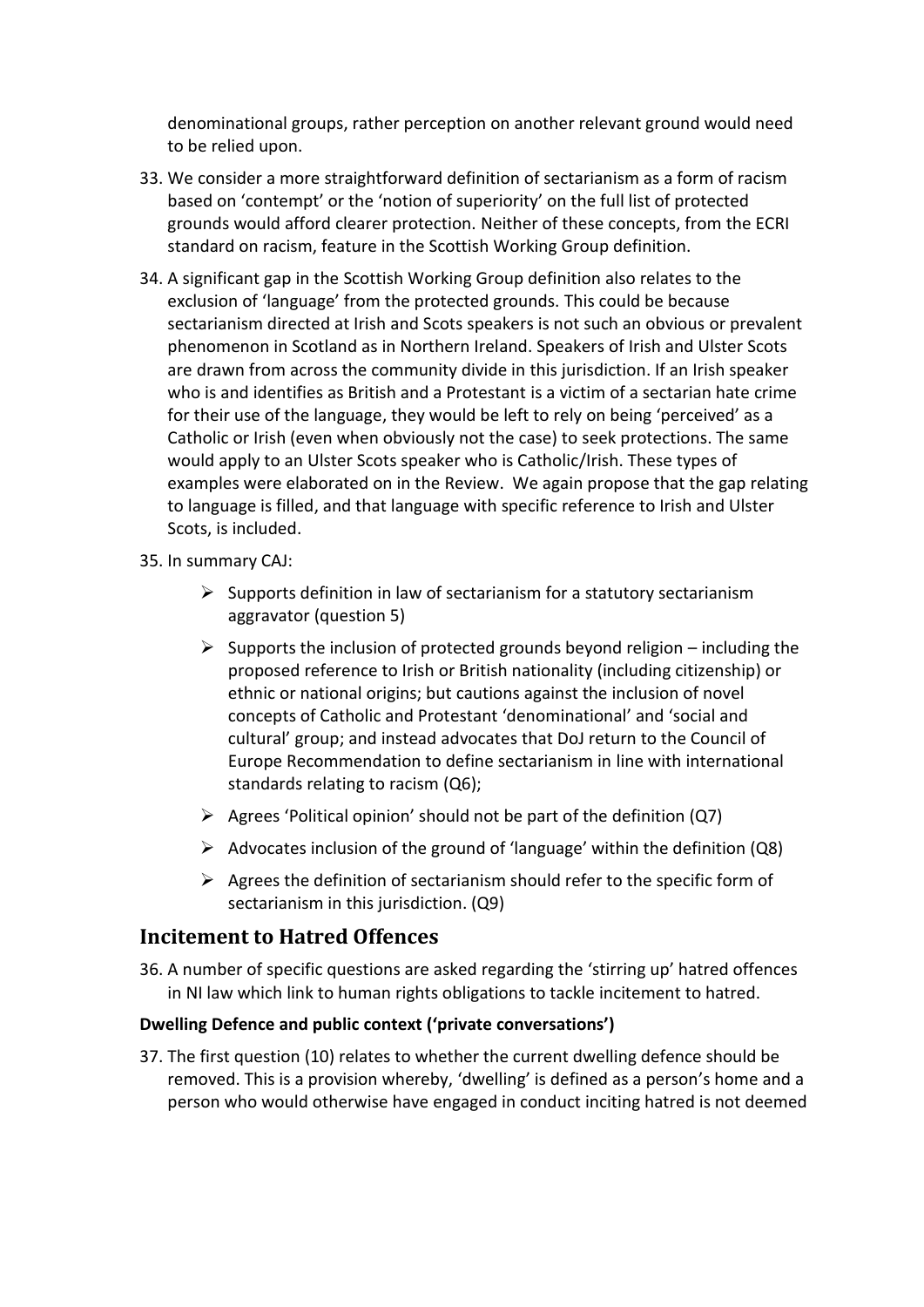to have done so if the conduct in question took place in their own home and the only intended audience were persons in their own home. $21$ 

- 38. CAJ agrees the Dwelling Defence should be removed and is not fit for purpose. It would enable a member of a far right neo-Nazi group to hold a meeting with a dozen followers where racist hatred is unquestionably stirred up, but no offence is committed if the meeting is held in the organisers own home. The dwelling defence is a significant loophole that should be closed.
- 39. DoJ asks (Q11, Q12, Q13) if the dwelling defence should be replaced by a defence of private conversations, and if so how should 'private conversations' be defined.
- 3.1 In our submission to the Review, we cover the formulation of this issue in detail.<sup>22</sup> We point to the interpretation of incitement to hatred in international standards requiring the incitement to take place '*in a public context'*. The Council of Europe ECRI standard states (emphasis added):

The relevant factors for a particular use of hate speech to reach the threshold for criminal responsibility are where such use both amounts to its more serious character - namely, it is intended or can reasonably be expected to incite acts of violence, intimidation, hostility or discrimination - and the use concerned occurs *in a public context*. 23

40. We therefore suggest that this concept of public context is drawn upon in formulating the qualification and interpretation of stirring up offences to private conversations. We also emphasise that the main safeguard in relation to the incitement to hatred offences recommended by the Review would be explicitly incorporating ECHR rights (including the Article 10 right to freedom of expression) into the hate crimes bill.

### **Personal consent of the DPP for incitement prosecutions**

41. CAJ in our original submission concurred with the position (q14-15) that prosecutions for incitement to hatred offences should not require the personal consent of the Director of Public Prosecutions (DPP), given the existing evidential and public interest tests for prosecution are already codified.

## **Special Measures and Cross-Examination**

42. Whilst we did not do any specific analysis of special measures and cross examination in our submission, we are in principle in favour of their application to hate crimes (Q16-20)

## **Misogyny and hate crimes law**

43. In our submission we reflected on the considerable evidence base of the widespread occurrence of gender-based hate expression and hate crime against women, including incitement to hatred and other crimes based on hatred and contempt of

<sup>&</sup>lt;sup>21</sup> <https://www.legislation.gov.uk/nisi/1987/463/part/III> "(3) In proceedings for an offence under this Article it is a defence for the accused to prove that he was inside a dwelling and had no reason to believe that the words or behaviour used, or the written material displayed, would be heard or seen by a person outside that or any other dwelling."

<sup>22</sup> See

<sup>&</sup>lt;sup>23</sup> As above, explanatory note paragraph 173.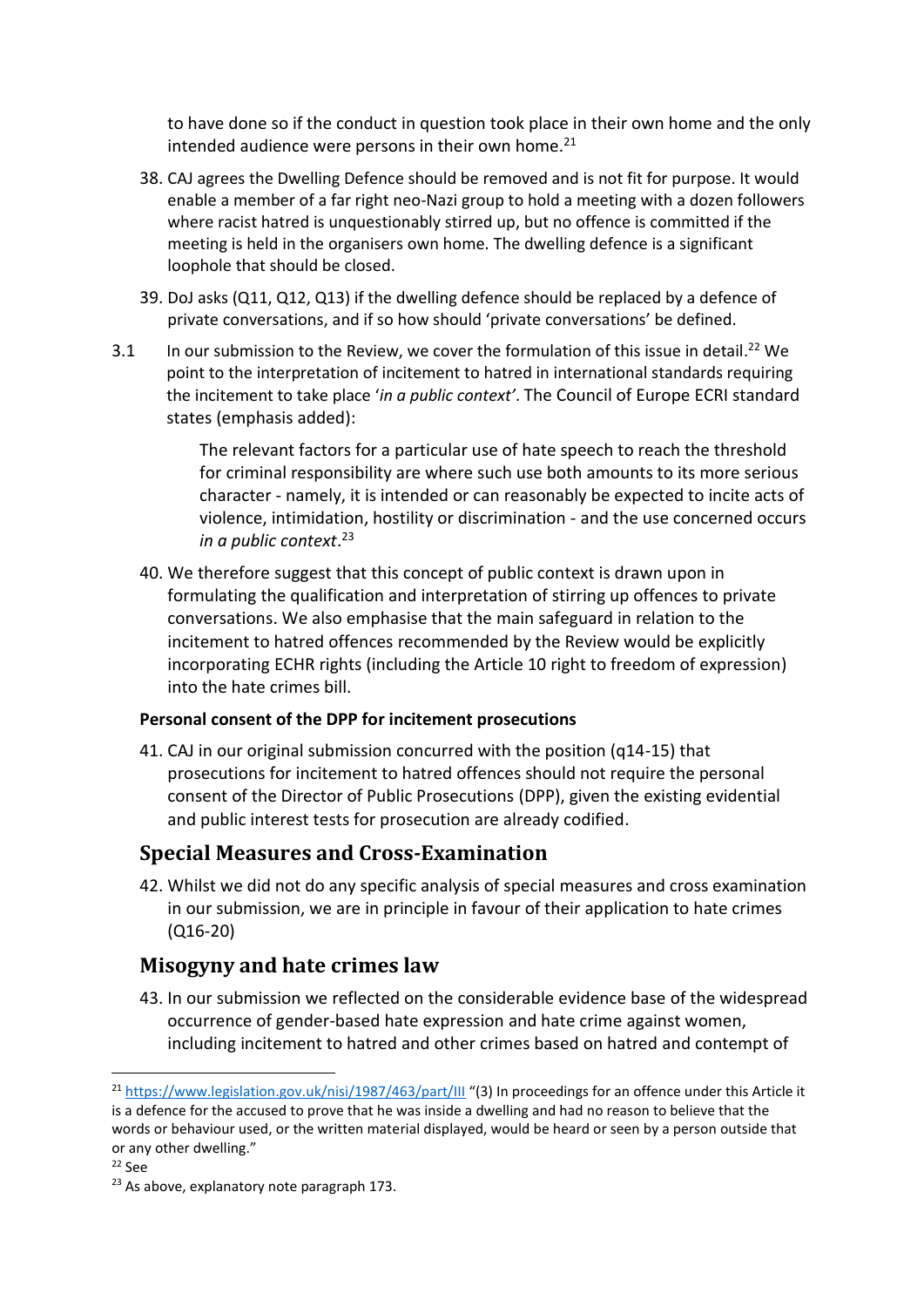women and girls as a group. We advocated that there was a pressing social need to deal with this, and supported the addition of the protected characteristic of 'sex' from current anti-discrimination and equality law- but with an explicit interpretive link to misogyny,

- 44. We do not support a 'gender-neutral' approach to ensure an artificial parity of protections for men and women. We do not consider this a rational approach. No evidence at all has been presented of a pattern of *gender-based* hate crime against men. Men can of course face crime, but this does not make it 'gender-based' as it is not based on hatred, contempt, or a notion of superiority over men as a group. Men can be, and frequently are, victims of hate crimes (mostly perpetrated by other men) on other protected grounds (e.g., ethnicity, sexual orientation). Human rights standards are clear that there should be a presumption against a gender-neutral approach in legislation.
- 45. We therefore reject the surreal contention (q23) that if misogyny be included in the hate crimes bill that 'misandry' be also included "to ensure fairness in legislation" and "recognise the experience of male victims."<sup>24</sup> As set out by the Scottish working group on Misogyny and Criminal Justice *"Misogyny is prejudice, malice and/or contempt for women."* and **"***Misogyny is a way of thinking that upholds the primary status of men and a sense of male entitlement, while subordinating women and limiting their power and freedom*." There is no evidence a reverse ideology of 'misandry' in practice. Our overarching concern here is that any gender-neutral approach risks the purpose of hate crimes provisions being turned on its head and ironically being used as a tool to entrench misogyny further though abuse of the provisions by misogynistic members of the dominant group.
- 46. In the CAJ submission, in addition to adding a provision linking misogyny into both hate crimes (aggravated offences) and incitement to hatred legislation we also advocated for inclusion in hate crime law of related offences that can deal with specific issues of misogynistic conduct that can reach a criminal threshold. We referred to amended offences on harassment, and duties under international standards citing the (UN) Istanbul Convention (as regards public sexual harassment), and UN CEDAW<sup>25</sup> (including harassment accessing abortion services).
- 47. The DoJ consultation document refers to transmisogyny as well as misogyny regarding the proposed scope of the offence. We do not consider this necessary. Following the Review, DoJ have already accepted that hate crime on the basis of transphobia be protected against through the addition of a protected ground of 'transgender identity'. It is notable that this is not a 'gender identity' neutral approach. Rather it is one that targets the ideology of transphobia by encompassing transmen and transwomen, which protection through the concept of 'transmisogyny' would not. The issue is further made redundant as the DoJ has also accepted intersectionality whereby victims can rely on more than one protected ground.

<sup>&</sup>lt;sup>24</sup> It is notable that this is (rightly) not the approach to disability in the current legislation, which expressly protects persons with a disability and not those without given there is no evidence that the latter are victims of hate crimes.

<sup>&</sup>lt;sup>25</sup> Convention on the Elimination of all forms of Discrimination Against Women (CEDAW).